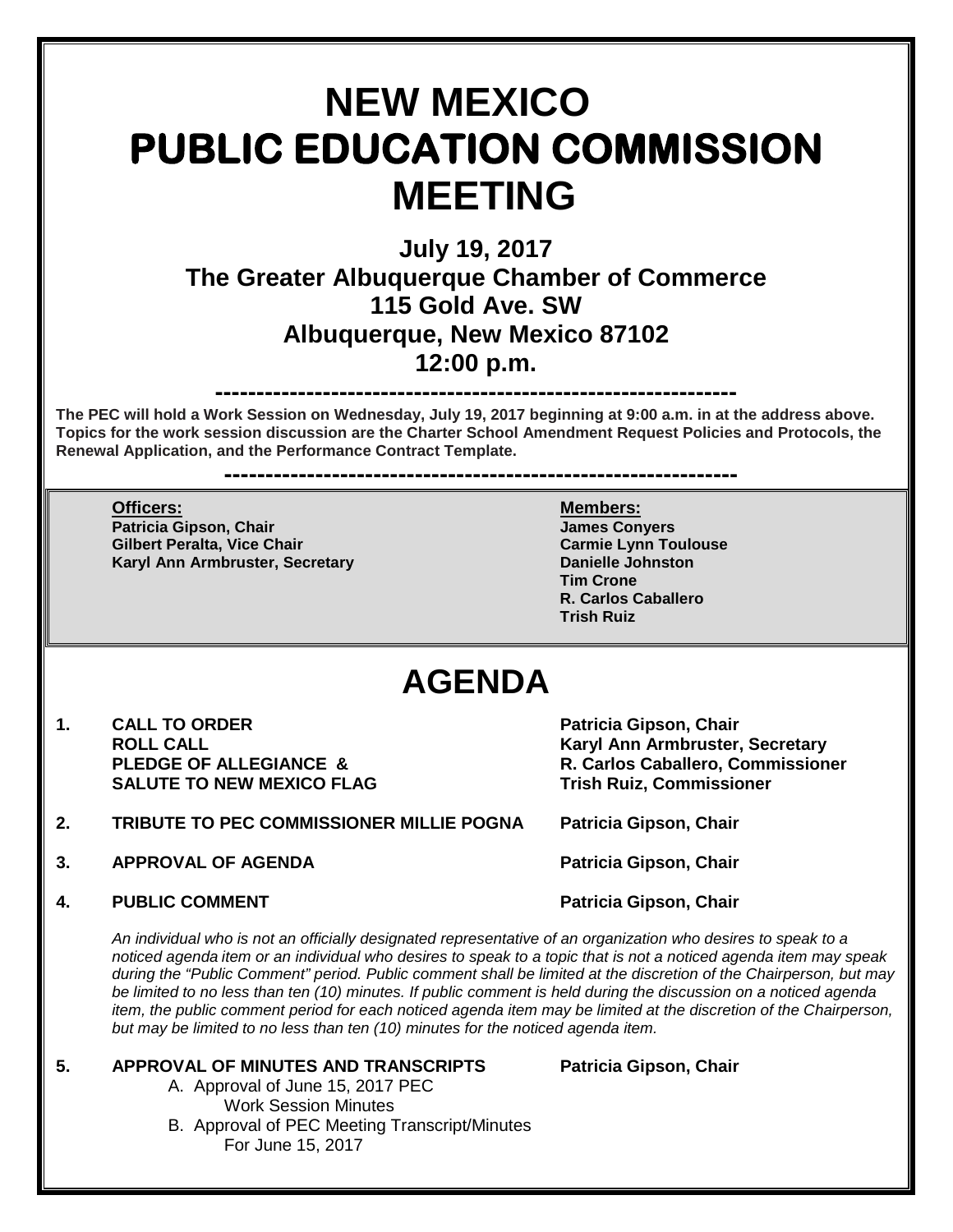|     | C. Approval of PEC Meeting Transcript/Minutes                                                                                                                                                                                                                                                                                                                                                                                                                                                                                                                                                     |                                                                          |
|-----|---------------------------------------------------------------------------------------------------------------------------------------------------------------------------------------------------------------------------------------------------------------------------------------------------------------------------------------------------------------------------------------------------------------------------------------------------------------------------------------------------------------------------------------------------------------------------------------------------|--------------------------------------------------------------------------|
|     | For June 16, 2017<br>D. Approval of PEC Summary Minutes For<br>June 15 & 16, 2017                                                                                                                                                                                                                                                                                                                                                                                                                                                                                                                 |                                                                          |
| 6.  | <b>DISCUSSION AND POSSIBLE ACTION ON</b><br><b>CHARTER SCHOOL AMENDMENTS</b><br>A. School of Dreams Academy<br>Addition of third grade<br>L.<br>Add a 3Y-4Y Developmentally<br>ii.<br>Disabled Program<br>B. Estancia Valley Classical Academy<br>Increase in Enrollment Cap<br>İ.                                                                                                                                                                                                                                                                                                                | <b>Katie Poulos, Director</b><br><b>Options for Parents and Families</b> |
| 7.  | <b>DISCUSSION AND POSSIBLE ACTION ON</b><br><b>LA PROMESA EARLY LEARNING CENTER</b><br><b>REGARDING THEIR REPORT ON PERFORMANCE</b><br><b>INDICATORS FOR CURRENT SCHOOL YEAR AND</b><br>PLANNED PROFESSIONAL DEVELOPMENT                                                                                                                                                                                                                                                                                                                                                                          | Patricia Gipson, Chair                                                   |
| 8.  | <b>REPORT FROM OPTIONS FOR PARENTS &amp; THE</b><br><b>CHARTER SCHOOL DIVISION--DISCUSSION AND</b><br><b>POSSIBLE ACTIONS</b><br>A. Charter School Division Update<br>B. Report on Governance Changes<br>Albuquerque School of Excellence<br>L.<br>Aldo Leopold Charter High School<br>ii.<br>Alma d'Arte charter High School<br>iii.<br><b>Anthony Charter School</b><br>iv.<br>Dzil Ditl'ooi School of Empowerment, Action and Perseverence (DEAP)<br>v.<br>Sandoval Academy of Bilingual Education (SABE)<br>vi.<br>South Valley Preparatory School<br>vii.<br>NM School for the Arts<br>viii. | <b>Katie Poulos, Director</b><br><b>Options for Parents and Families</b> |
|     | Cariños de Los Ninos<br>ix.<br>C. Working with Public Impact on Revising Performance Frameworks                                                                                                                                                                                                                                                                                                                                                                                                                                                                                                   |                                                                          |
| 9.  | <b>DISCUSSION AND POSSIBLE ACTION ON RFP</b><br>AND SUBMITTED PROPOSALS FOR A<br><b>PEC ATTORNEY</b>                                                                                                                                                                                                                                                                                                                                                                                                                                                                                              | Patricia Gipson, Chair                                                   |
| 10. | <b>DISCUSSION AND POSSIBLE ACTION ON CHARTER</b><br><b>SCHOOL RENEWAL APPLICATION FORMS AND KIT</b>                                                                                                                                                                                                                                                                                                                                                                                                                                                                                               | Patricia Gipson, Chair                                                   |
| 11. | <b>DISCUSSION AND POSSIBLE ACTION ON CHARTER</b><br><b>SCHOOL AMENDMENT REQUEST POLICIES AND</b><br><b>PROTOCOLS</b>                                                                                                                                                                                                                                                                                                                                                                                                                                                                              | Patricia Gipson, Chair                                                   |
| 12. | <b>REPORT FROM THE CHAIR</b><br>A. Community Input Hearings<br>a. Thursday, July 20 in Albuquerque<br>B. NACSA Leadership Conference October 16-19, 2017 in Phoenix<br>(Attending -- Gipson, Armbruster, Johnston, Ruiz, Caballero)<br>C. PSCOC Release Purchase Funds<br>D. Appointment to NMPSIA & State Library Commission<br>E Undete from New Meyico Charter Coolition                                                                                                                                                                                                                       | Patricia Gipson, Chair                                                   |

E. Update from New Mexico Charter Coalition